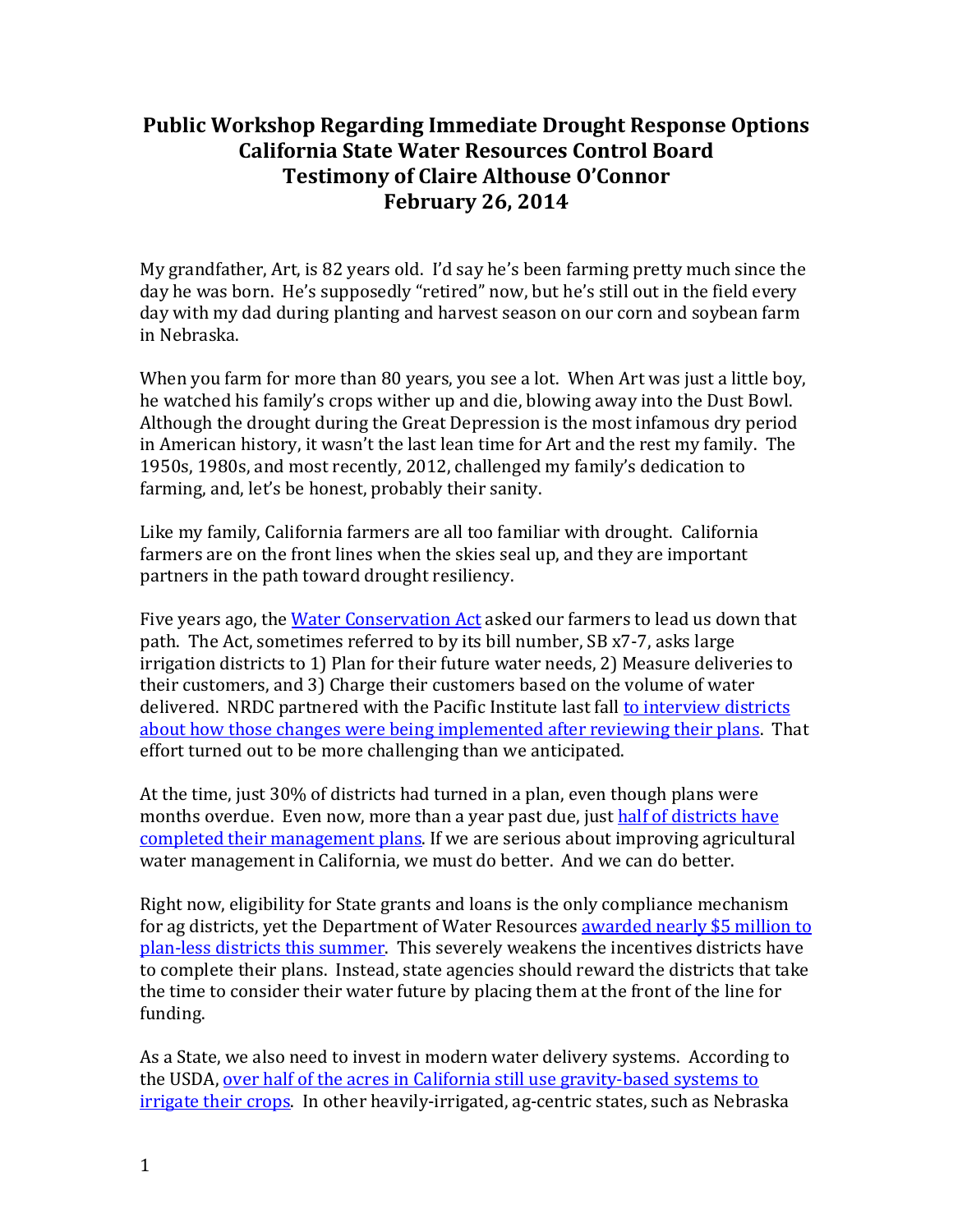and Texas, fewer than 20% of acres use gravity irrigation. In Kansas, just 7% of acres rely on gravity systems. Why is California, the tech capital of the world, lagging so far behind?

Part of the reason is that, although on-farm irrigation technology has significantly advanced in recent years, our delivery systems that bring water to the fields haven't kept pace. These aging systems can't deliver the low volume water that farmers with efficient systems need. It's not only holding farmers back, it's hurting irrigation districts. When NRDC and the Pacific Institute talked to irrigation districts for our report last fall, several districts mentioned the challenge of losing customers to groundwater because they weren't able to provide water in a way that worked with modern irrigation technologies.

Modernizing our water delivery systems will also allow farmers to schedule their irrigation for when crops most need water. Right now, [4,700 California farms still](http://www.agcensus.usda.gov/Publications/2007/Online_Highlights/Farm_and_Ranch_Irrigation_Survey/fris08_1_36.pdf)  [receive their water on a rotational basis,](http://www.agcensus.usda.gov/Publications/2007/Online_Highlights/Farm_and_Ranch_Irrigation_Survey/fris08_1_36.pdf) not based on when crops actually need water. That's more than any other state in the nation, and it's a huge missed opportunity. Irrigation scheduling reduced water by about 30 percent without impacting yield in a [University of Nebraska demonstration project,](http://water.unl.edu/c/document_library/get_file?uuid=7c342db7-0a59-488f-bccf-62120e4c8088&groupId=1882&.pdf) and a [Driscoll's](http://agwater.wordpress.com/precision-irrigation/)  [berry supplier,](http://agwater.wordpress.com/precision-irrigation/) Reiter Berry Farms, also was able to reduce water use by 30 percent right here in California by scheduling irrigation based on soil moisture readings.

By 2025, 100% of our delivery systems should support low-volume irrigation and irrigation scheduling. That's an ambitious goal, and the State should work with districts, offering cost-shares and low-interest financing, to meet it.

Modernizing our delivery systems will undoubtedly take time and significant investments by the State. But even farmers who don't have access to modern delivery systems right away do have an important tool for drought resilience right beneath their boots—their soil. Soil conservation is about the oldest drought resilience trick in the book. As the USDA's Natural Resources Conservation Service points out, healthy soil holds more water, making farms more resilient to dry weather. [Each 1% increase in Soil Organic Matter can hold an additional 20,000](http://www.nrcs.usda.gov/Internet/FSE_DOCUMENTS/stelprdb1082147.pdf)  gallons of water [in the soil profile.](http://www.nrcs.usda.gov/Internet/FSE_DOCUMENTS/stelprdb1082147.pdf) You might call it a "dry day fund!"

Soil conservation is a relatively inexpensive, yet high reward, investment that we can make as a State. Immediate drought relief efforts should be directed toward soil conservation—cover cropping, residue management and conservation tillage are examples of soil building practices that the State can encourage with drought relief funds.

Farming ain't easy. But the farmers we have here in California are tough. Despite the challenges they face, California's farmers still manage to produce half of the fruits and vegetables we eat in this country, and they've **doubled the revenue** [generated per acre-foot of water over the last four decades.](http://www.water.ca.gov/wateruseefficiency/sb7/docs/AgWaterUseReport-FINAL.pdf) Although we don't know how long this current drought will last, we can be pretty sure it's not the last